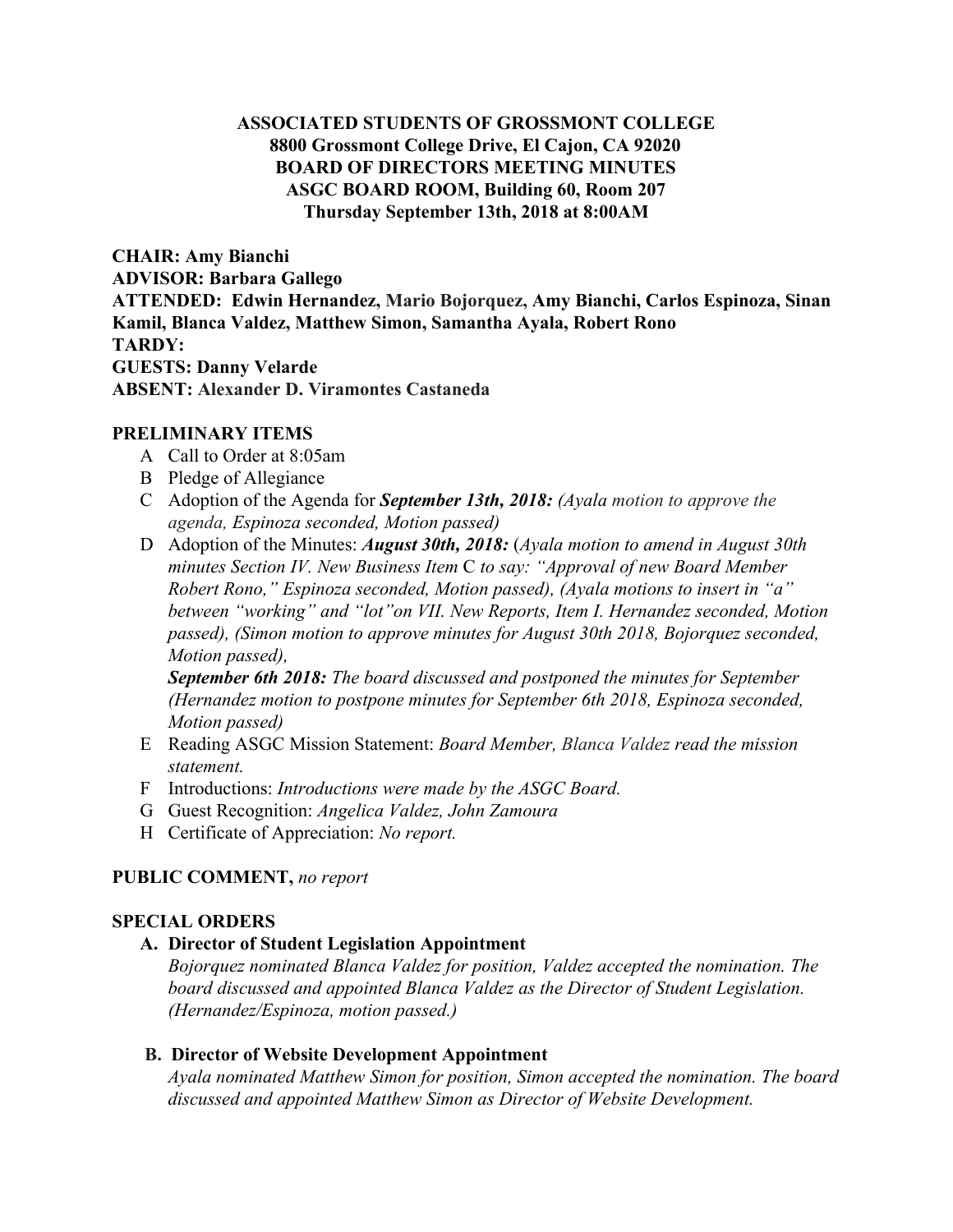*(Ayala/Bojorquez, motion passed.)*

## **C. CalWorks Club**

*The board discussed and charted CalWorks club for the 2018-19 academic school year. (Ayala/Bojorquez, motion passed)*

## **D. Computer Science Organization Club**

*The board discussed and charted the Computer Science Organization Club for the 2018-19 academic school year. (Simon/Hernandez, motion passed)*

### **UNFINISHED BUSINESS**

**A. Approval of a Board Member: Jonathan Whitney** *The item was struck.*

### **NEW BUSINESS**

### **A. Governance and Decision-Making Handbook Reading**

*The board discussed and read the Governance and Decision-Making Handbook for the 1st time. Addressed from how the new Governing structure is going to perform and if students could attend the committees that will be involved (currently only ASGC students can attend these meeting because they can report back what they know.). ASGC is currently trying to find a way to make it possible for students to attend and report back to ASGC.*

*(The board discussed and extended the item by 3 minutes. Hernandez/Valdez, motion passed.)*

### **B. District Calendar Review**

*The board discussed and overlooked the District Calendar Review Committee notes form August 30th, 2018. The discussion addressed concerns about Registration days for the summer of 2020 and the when the finals week should be for spring of 2020 for students.*

### **STUDENT REPRESENTATION FEE**

### **A. CCCSAA Fall 2018**

*The board discussed and approved \$11,000 for 10 ASGC Board Members and 1 ASGC Advisor to attend California Community College Students Affairs Association (CCCSAA) from October 19th-21st in Los Angeles, CA. (Ayala/Hernandez, motion passed) (Espinoza opposed)*

### **REPORTS (2 min each Member)**

### *Orders of the Day were called at 9:01am by the Chair.*